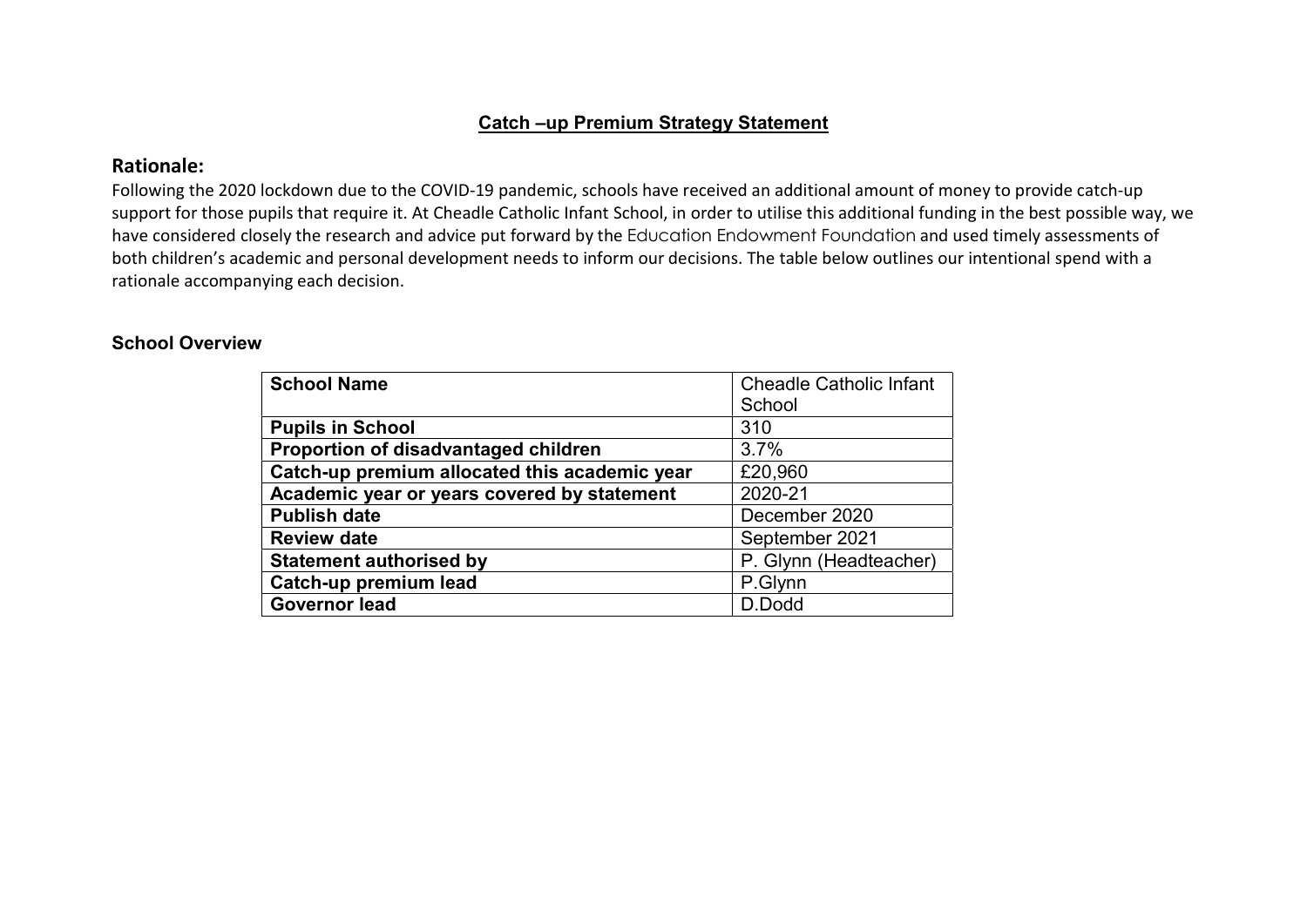| <b>Measure</b>                                                                                                          | <b>Estimated Cost</b> | <b>Activity/ Justification</b>                                                                                                                                                                                                                                                                                                                                                                                                                                                                                                                                                                                                                                                                             | <b>Expected Impact</b>                                                                                                                                                                                                                                                                                                                                                                                                                                              |
|-------------------------------------------------------------------------------------------------------------------------|-----------------------|------------------------------------------------------------------------------------------------------------------------------------------------------------------------------------------------------------------------------------------------------------------------------------------------------------------------------------------------------------------------------------------------------------------------------------------------------------------------------------------------------------------------------------------------------------------------------------------------------------------------------------------------------------------------------------------------------------|---------------------------------------------------------------------------------------------------------------------------------------------------------------------------------------------------------------------------------------------------------------------------------------------------------------------------------------------------------------------------------------------------------------------------------------------------------------------|
| New phonics scheme and<br>reading books to promote<br>intensive catch up in<br>reading & writing.<br>(Read, Write, Inc) | £5,800                | Read, Write Inc is a highly successful phonics<br>programme for children aged 4 to 7 who are<br>learning to read and write. It teaches children how<br>to both decode and understand written language<br>to become confident and enthusiastic readers and<br>writers. This is achieved by an approach to<br>teaching phonics that is consistent across the<br>school using the Read, Write Inc phonics<br>resources and fully decodable reading books. We<br>believe that this resource will support us as we                                                                                                                                                                                              | Majority of children will be at age<br>related expectations in reading by<br>the end of the Spring Term.<br>90% of children in Year 2 will<br>achieve the phonics screening by<br>the end of Autumn 1.<br>90% of children in Year 1 will<br>achieve the phonics screening by                                                                                                                                                                                        |
| <b>New Remote Learning</b><br>scheme.<br>(Purple Mash)                                                                  | £1,400                | provide intensive catch up in reading and writing.<br>Purchase of Purple Mash Scheme. Children to<br>make rapid progress when they have regular,<br>daily access to high quality interventions in school<br>& at home. Access to high quality intervention<br>during periods of isolation.<br>We will specifically be using the scheme to<br>support children with spelling activities.<br>Purple Mash hosts mixture of curriculum focused<br>activities, creative tools, programs and games to<br>support and creative learning.<br>As Purple Mash is online, children can continue<br>their learning anywhere and anytime. Each user<br>receives an individual login to save and retrieve<br>their work. | the end of Summer 1.<br>All children have access to teaching<br>& high quality feedback which<br>moves them on in their learning-<br>whether in school or working<br>remotely,<br>To ensure children receive a well<br>planned and well sequenced<br>curriculum whether at school or<br>working remotely.<br>Children's spelling skills will be<br>improved.<br>Parents will be able to support their<br>children at home when learning new<br>spelling strategies. |
| <b>Liason with parents and</b><br>pastoral support to staff and<br>children.                                            | £2,072                | As part of the Covid Catch Up Plan a senior<br>leader will be implementing, leading and coaching<br>staff in the delivery of our new phonics scheme of<br>work. They will also be liasing with parents and<br>supporting them in the teaching of phonics at<br>home. They will oversee regular assessments<br>and ensure that interventions are targeted                                                                                                                                                                                                                                                                                                                                                   | Parents will be guided in how to<br>best support their children in the<br>teaching of phonics and reading.<br>Staff will be trained adequately.<br>Staff will be supported in school in<br>the delivery of phonics.                                                                                                                                                                                                                                                 |